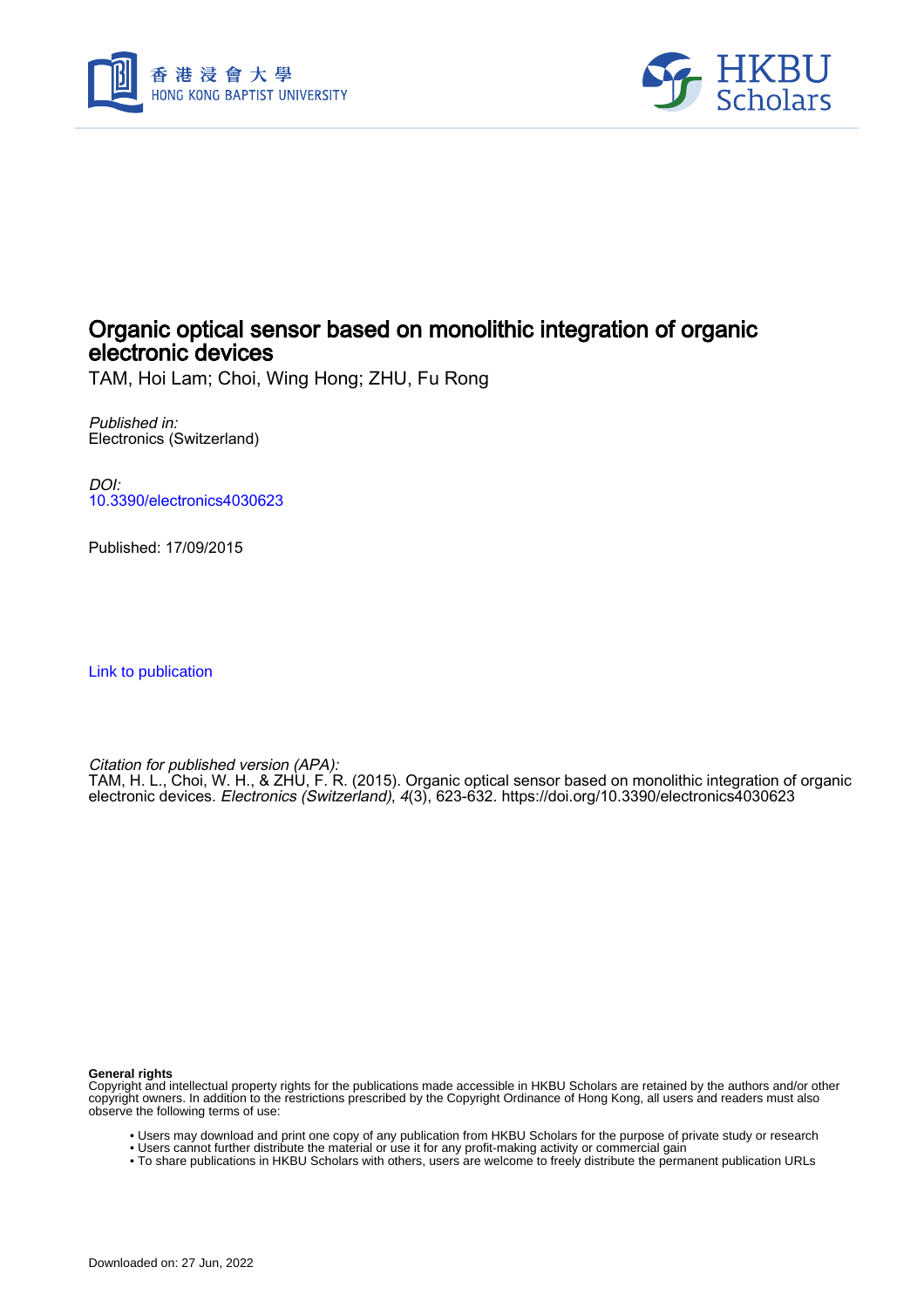

*Article* 

# **Organic Optical Sensor Based on Monolithic Integration of Organic Electronic Devices**

## **Hoi Lam Tam, Wing Hong Choi and Furong Zhu \***

Department of Physics, Institute of Advanced Materials, and Institute of Research and Continuing Education (Shenzhen), Hong Kong Baptist University, Kowloon Tong, NT, Hong Kong, China; E-Mails: tamhl@hkbu.edu.hk (H.L.T.); 12466603@life.hkbu.edu.hk (W.H.C.)

**\*** Author to whom correspondence should be addressed; E-Mail: frzhu@hkbu.edu.hk; Tel.: +852-34115867; Fax: +852-34115813.

Academic Editors: Ruth Shinar and Emil J.W. List-Kratochvil

*Received: 17 July 2015 / Accepted: 10 September 2015 / Published: 17 September 2015* 

**Abstract:** A novel organic optical sensor that integrates a front organic light-emitting diode (OLED) and an organic photodiode (OPD) is demonstrated. The stripe-shaped cathode is used in the OLED components to create light signals, while the space between the stripe-shaped cathodes serves as the detection window for integrated OPD units. A  $MoO<sub>3</sub>(5 nm)/Ag (15 nm)$ bi-layer inter-electrode is interposed between the vertically stacked OLED and OPD units, serving simultaneously as the cathode for the front OLED and an anode for the upper OPD units in the sensor. In the integrated sensor, the emission of the OLED units is confined by the area of the opaque stripe-shaped cathodes, optimized to maximize the reflected light passing through the window space for detection by the OPD components. This can ensure high OLED emission output, increasing the signal/noise ratio. The design and fabrication flexibility of an integrated OLED/OPD device also has low cost benefits, and is light weight and ultra-thin, making it possible for application in wearable units, finger print identification, image sensors, smart light sources, and compact information systems.

**Keywords:** organic sensor; organic light emitting diode; organic photodiode; integrated organic electronics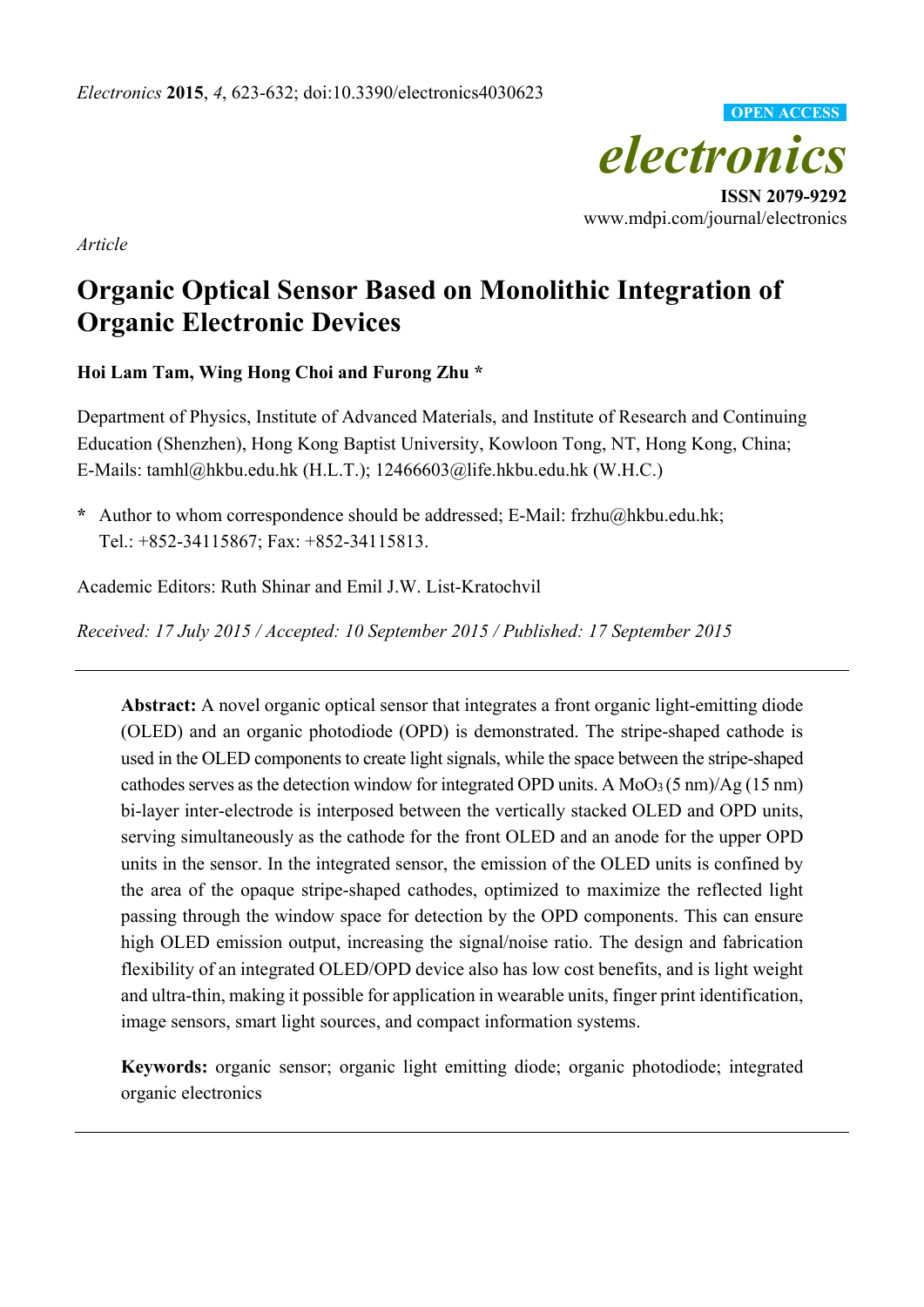#### **1. Introduction**

Organic electronic devices have been developing rapidly and significant progress has been made in organic light emitting diode (OLED) displays, white OLED lighting, organic transistors, organic photodetectors (OPDs), and organic solar cells [1–5]. Compared to those devices based on inorganic semiconductor materials, which still play a major role in the optoelectronic market, the emerging organic electronic devices offer additional advantages such as large area, flexibility, and solution-based fabrication processes at low costs. Thin film organic optoelectronic devices offer an attractive option for achieving flexible organic electronics. Organic semiconducting materials as the active components in the devices have many advantages, e.g., thin, lightweight, large area, cost effectiveness, chemical tenability, and mechanical flexibility. A variety of organic optoelectronic systems are being explored for application in organic photonics in communication [6], all-polymeric optocouplers [7–9], chemical sensing [10,11], biosensing [12], refractometers [13], memory [14], and optical integrated systems [15,16].

The multilayer organic optoelectronic devices such as multiphoton emission devices [17,18], tandem organic solar cells [19], and OPDs with external quantum efficiencies up to 75% across visible light and bandwidths approaching 450 MHz have been reported [20]. A typical organic sensor consists of an OPD integrated with an OLED [21]. The integration of OPD with OLED in a stacked geometry results in better light coupling from OLED to OPD compared with that between discrete devices [22]. The integrated organic optical bi-functional matrix arrays [23] and bi-stable optical switches [24] have been demonstrated. An integrated organic functional device utilizing OLEDs and OPDs for optical interconnection with high-speed transmission and flexible optical circuits was also reported [25]. However, the existing organic sensors have limited flexibility to achieve monolithic integration of organic electronic components for application in large area imaging sensors at low costs. In this work, we report our effort to develop a novel organic optical sensor that monolithically integrates a front OLED and an OPD. The design and fabrication flexibility provided by the material and process could readily construct multilayered organic optoelectronic systems for application in wearable units, finger print identification, image scanners, position scanners, smart light sources, and compact information systems.

#### **2. Experimental Section**

The organic optical sensors were fabricated through monolithic integration of the upper OPD components with the bottom stripe-shaped OLED units. The sensor has a configuration of glass/OLED/inter-electrode/OPD. Organic photoactive and light-emitting materials with matched wavelengths in the photo response of the OPD and electroluminescence (EL) emission of the OLED units were selected for fabricating into organic sensors. The front OLED has a device structure of  $ITO/CFx/HATCN(5 nm)/TAPC(85 nm)/CBP:Ir(piq)_{2}acac(10 nm, 4%)/TmPyPB(70 nm)/LiF(1 nm)/$ Al(50 nm), where a 5 nm thick Dipyrazino[2,3-f:2′,3′-h]quinoxaline-2,3,6,7,10,11-hexacarbonitrile (HATCN) layer served as a hole injection layer, a 85 nm thick di-[4-(*N*,*N*-ditolyl-amino)-phenyl] cyclohexane (TAPC) was used as a hole transporting layer, the concentration of the phosphorescent dopant of *bis*(1-phenylisoquinoline)-(acetylacetonate)-iridium (III) (Ir(piq)2acac) in the 4,4′-*bis*(carbazol-9-yl)biphenyl (CBP) host was optimized to achieve best emission characteristics,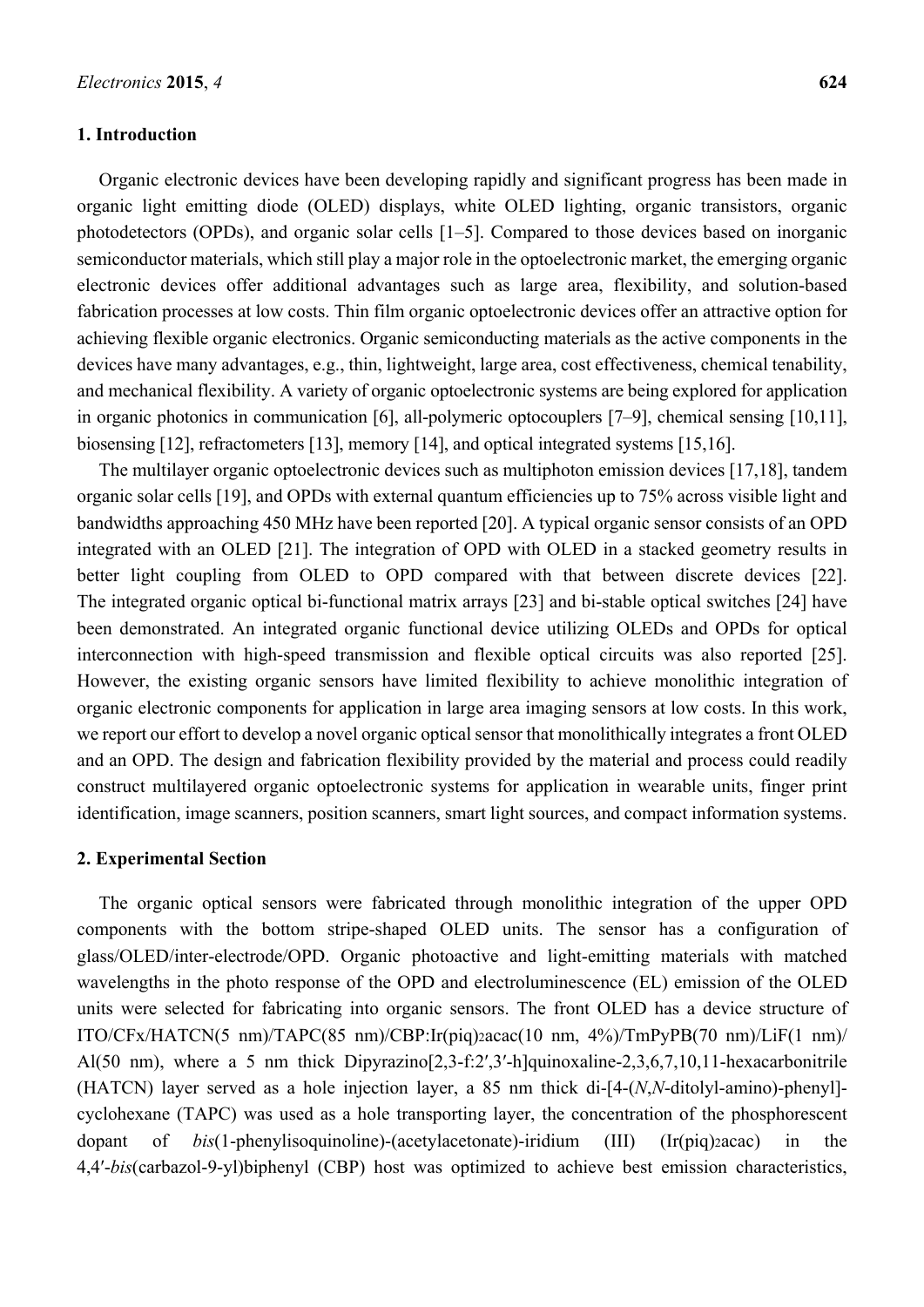a 70 nm thick electron transport layer of 1,3,5-*tri*[(3-pyridyl)-phen-3-yl]-benzene (TmPyPB) was used for making efficient OLED in the integrated sensor.

The stripe-shaped Al cathode in the OLED was formed by thermal deposition using a shadow mask, with a width of 100 μm arranged in parallel and an interval of 0.45 mm between the two adjacent stripes. A blend of zinc phthalocyanine (ZnPc) donor and fullerene  $C_{60}$  acceptor in a weight ratio of 1:1 was used as the active layer for the OPD in the integrated sensor. The OPD has a layer configuration of Ag  $(15 \text{ nm})/\text{MoO}_3$   $(10 \text{ nm})/\text{C}_{60}$ :ZnPc  $(1:1, 35 \text{ nm})/\text{C}_{60}$   $(25 \text{ nm})/\text{Bphen}$   $(7 \text{ nm})/\text{Al}$   $(70 \text{ nm})$ . A 7 nm thick 4,7-diphenyl-1,10-phenanthroline (BPhen) acts as an electron injection layer. A structurally identical control OLED with an active area of 3.0 mm  $\times$  3.0 mm and a control OPD with the same structure of OPD in the sensor but formed on the ITO anode, glass/ITO/ $C_{60}$ : $ZnPc$  (1:1, 35 nm)/ $C_{60}$  (25 nm)/ Bphen (7 nm)/Al (70 nm) were also fabricated for process control and performance comparison studies. The bare ITO has a sheet resistance of 15  $\Omega$ /sq. The ITO substrates were cleaned by ultrasonication sequentially with acetone, ethanol, deionized water, and isopropanol for 10 min. The ITO surface was than treated by oxygen plasma optimized for the performance of OLEDs [26]. The functional layers were deposited by thermal evaporation in a vacuum system with a base pressure of  $\leq 5.0 \times 10^{-4}$  Pa.

The current density-voltage-luminance (*J-V-L*) and EL characteristics of the OLEDs were measured using a spectrophotometer (Photo Research PR650, Photo Research Inc., Chatsworth, CA, USA) and a computer-controlled, programmable source meter (Keithley 236 source measure unit, Keithley Instruments, Inc. Cleveland, OH, USA). The current density-voltage (*J-V*) characteristics of the OPDs were measured under air mass 1.5 global (AM1.5G) irradiation of 100 mW/cm<sup>2</sup> (300W SAN-EI XEC-301S solar simulator, beam size: four inch diameter). The intensity of light was calibrated using a silicon detector (with a KG-5 filter, Newport, Irvine, CA, USA) to minimize spectral mismatch.

The modulated optical source, e.g., light from the Xenon lamp (Newport, Irvine, CA, USA), is modulated using an optical chopper at 133 Hz and is synchronized with a lock-in amplifier before entering the monochromator, and it was used to analyze the spectral response of the OPDs. The time response of the OPD to the OLED in the sensor was measured by operating the OLED using a square wave pulse voltage source, generated by a function generator (BK precision 3026, BK Precision, Yorba Linda, CA, USA) and recorded using an oscilloscope (Agilent infiniium 600 MHz, Agilent, Santa Clara, CA, USA).

#### **3. Results and Discussion**

#### *3.1. Operation Principle of the Organic Optical Sensor*

The schematic diagram of the cross-sectional view of the integrated sensor is shown in Figure 1. Light emitted by the front OLED unit passes through the ITO/glass substrate and is reflected from the object underneath the glass substrate of the sensor. The reflected light is absorbed by the integrated OPD, with an active area between the stripe-shaped electrodes to generate the photocurrent signal. The change in photocurrent thus generated in the OPD is a function of the reflectivity of the object.

Figure 2 shows the top view of the electrode layout in the organic optical sensor. The width of the stripe-shaped cathode electrodes used for the OLED is 0.1 mm. The distance between the two adjacent stripe electrodes is 0.45 mm. A MoO3 (5 nm)/Ag (15 nm) bi-layer *inter*-electrode was overlaid on the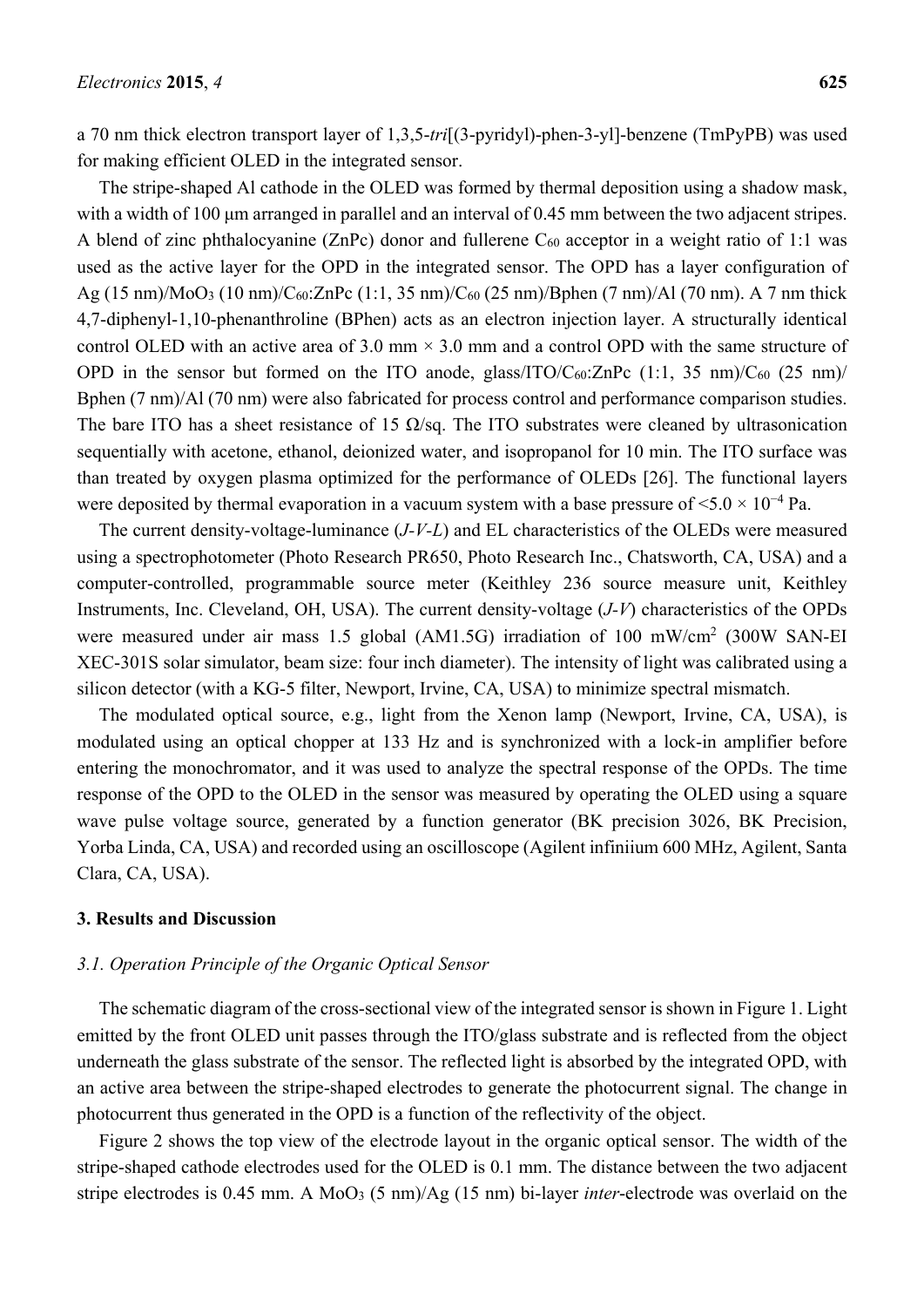stripe electrodes prior to the fabrication of the upper OPD. The region between the opaque area of the stripe electrodes defines the active area of the OPD, e.g., 2.7 mm  $\times$  4.15 mm in this case, with an aperture ratio of ~81%. The bi-layer *inter*-electrode serves a dual purpose to act as the cathode for the front OLED and an anode for the upper OPD. The emission comes from the stripe-shaped OLED; it prevents the OLED emission from going directly to the OPD, hence maintaining a high signal-to-noise ratio.



**Figure 1.** Schematic diagram of the organic optical sensor based on monolithic integration of OLED and OPD units, showing the operation principle of the sensor.



**Figure 2.** Schematic layout of the stripe-shaped front OLED components and the upper OPDs covered in regions between the stripes in the organic optical sensor.

## *3.2. Characteristics of the OPD and OLED Units*

The *J-V* characteristics measured for the OPD in the organic optical sensor and a control OPD, measured under AM1.5G irradiation of 100 mW/cm<sup>2</sup>, are shown in Figure 3. The control OPD had a short-circuit current density of 4.27 mA/cm<sup>2</sup>. The corresponding value for the OPD in the organic optical sensor was 1.6 mA/cm<sup>2</sup>. The dark photocurrent density of the OPD in the integrated sensor measured in the dark is considered as the noise or the reference. The photocurrent generated by the OPD when the OLED is emitting light and a light-reflecting object is placed in front of the sensor is then considered as the signal. The integrated organic optical sensor is designed to simultaneously achieve a high extraction of light emitted by the OLED unit and a high spectral responsivity of the OPD in the sensor, thereby increasing the signal-to-noise ratio. For comparison, the *J-V* characteristics of both the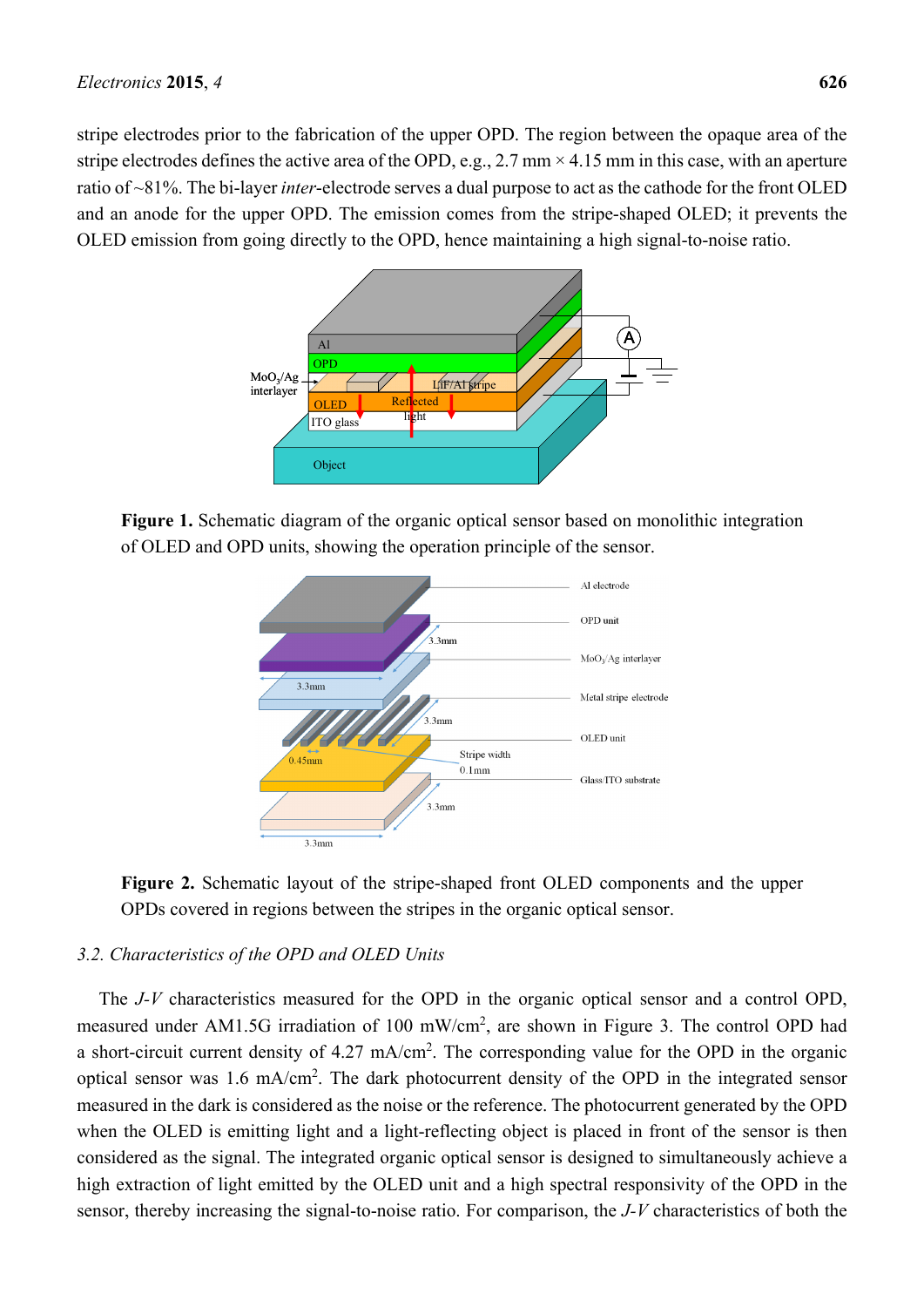OPD in the organic optical sensor and the control OPD measured under AM1.5G and in the dark are also plotted in Figure 3 for comparison. The results show that OPD has a low noise or dark current density of  $\leq 3.0 \times 10^{-5}$  mA/cm<sup>2</sup>. It has a photocurrent density of  $\sim 2.0 \times 10^{-3}$  mA/cm<sup>2</sup>, measured for the integrated OLED unit operated at 5.0 V, without an object present in the front of the organic optical sensor.



**Figure 3.** *J-V* characteristics measured for the control OPD and the OPD in the integrated organic optical sensor.

As the width of the stripe-shaped OLED components in the organic optical sensor is only 100 μm, the performance of the OLED in the organic optical sensor was then evaluated using a control OLED with an active area of 3.3 mm × 3.3 mm. The *J*-*V*-*L* characteristics, luminous efficiency, and EL spectrum measured for the control OLED are given in Figure 4. The luminance and luminous efficiency of the control OLED operated at 5 V are  $1200 \text{ cd/m}^2$  and 7 cd/A, respectively. From Figure 4b it can be seen that the normalized *EL* spectrum for the control OLED has a peak wavelength at 628 nm with a full-width-half-maximum of 78 nm, which matches well with the spectral response of the ZnPc:C<sub>60</sub>-based OPD over the wavelength range from 520 nm to 750 nm. This ensures a good coupling between the EL emission of the OLED and the spectral response of the OPD in the organic optical sensor.

The thicknesses of the functional organic layers in the OPD and OLED were optimized to achieve the maximum photo response of the integrated organic sensor [21,22]. In the organic optical sensor, the reflected light enters into the OPD through the MoO3/Ag interlayer. The critical angle of the incident light at the MoO<sub>3</sub>/Ag interface is  $\sim$ 4 degrees due to a significant change in the refractive index between MoO<sub>3</sub> ( $n = 1.86$ , at 625 nm) and Ag ( $n = 0.13$ , at 625 nm). Therefore, the reflected light with a small angle normal to the surface can be detected by the OPD unit in the integrated organic sensor. Enhancement in light out-coupling in the normal direction from the OLED, therefore, helps enhance the signal/noise ratio of the sensor. For the planar front OLED, most of the light is trapped inside the OLED due to the different waveguide losses in the substrate and organic layers and the surface plasmon polariton modes at the metal/organic interface. The enhancement in light out-coupling was realized by optimizing the thickness of the hole transporting and electron transporting layers in the integrated sensor.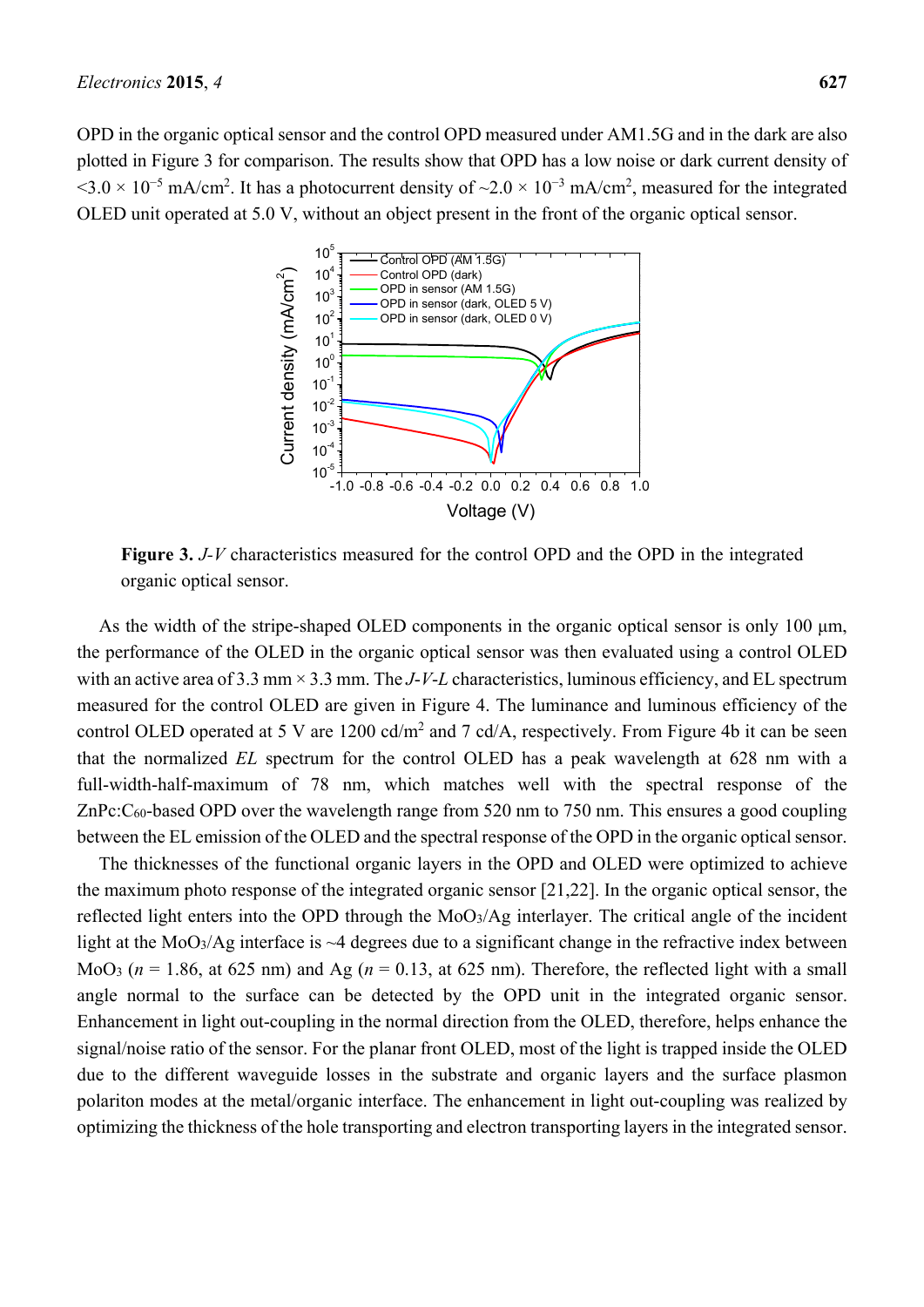

**Figure 4.** (**a**) Current density-voltage and luminance-voltage characteristics of the control OLED; (**b**) EL spectrum of the control OLED and external quantum efficiency (EQE) of the integrated OPD.

In this work, the optical admittance analysis was used for analyzing the emission behavior of the OLED in the organic sensor. In the optical simulation, it is assumed that the multi-layered OLED possesses a smooth interface between the adjacent layers. The point dipole emission characteristics were used in the simulation. The spatial dimension of the dipoles is considered rather small in comparison with the wavelength of the radiation as well as the space between the emitter and the individual interfaces in the OLED. As an approximation, the orientation of emitting molecules is isotropic with homogeneous emission in all directions in the OLED. In the organic optical sensor, the front OLED is optimized to achieve the maximum output luminance as illustrated in Figure 5a, thus producing an optimized signal/noise ratio of the sensor. In addition, the angular-dependent emissions of the control OLED (solid line) and OLED in the sensor (red square symbol) are also shown in Figure 5b. It is clear that the angular-dependent emissions of the control OLED and the OLED unit in the integrated sensor are very similar.



**Figure 5.** (**a**) The calculated normalized EL output of the control OLED and the OLED in the sensor, in the normal direction, as a function of the thickness of the TAPC hole transport layer and the TmPyPB electron transport layer. The color shown in the vertical bar in the plot indicates the magnitude of luminance (arb. unit); (**b**) The spatial emission profiles of the control OLED (solid line) and OLED unit (red square symbol) in the organic optical sensor.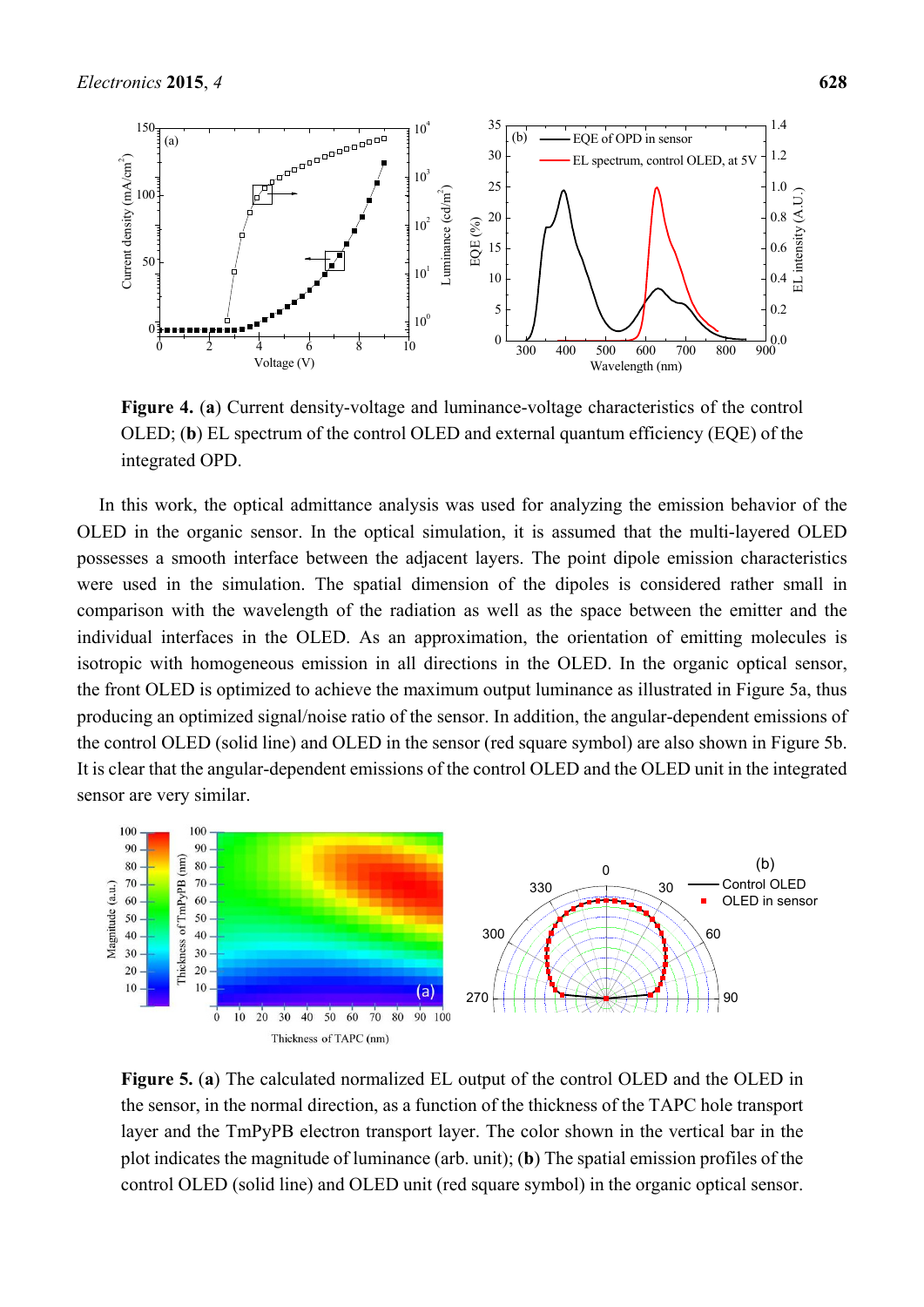#### *3.3. Photo Responses and Frequency Responses of the Organic Optical Sensor*

To demonstrate the performance of the organic optical sensor, the photo responses of the sensor measured for objects with different reflections were recorded by measuring the photocurrent of the OPD with the OLED operated at 5 V. Figure 6 showed the normalized photo responses of the OPD in the organic optical sensor measured for objects with different reflection surfaces including white paper, orange paper, red paper, green paper, and blue paper. In this work, the EL emission of the OLED component in the sensor has a peak wavelength of 628 nm. White paper, orange paper, and red paper have relative higher reflection to the red illumination than that reflected from the green paper and blue paper, which is shown in Figure 6a. The measured photo responses of the organic optical sensor therefore follow the order of white paper, orange paper, red paper, green paper, and blue paper, as illustrated in Figure 6b.



**Figure 6.** (**a**) The reflection spectra measured for the different reflection surfaces of white paper, orange paper, red paper, green paper, and blue paper; (**b**) Normalized photo responses of the organic optical sensor measured for different colored paper placed underneath the sensor.

The response time of the organic optical sensor was characterized by the frequency response of the OPD with the integrated OLED operated with a square wave pulse voltage, generated by a functional generator with an output modulated at 1 kHz or 10 kHz and amplitude of around 6 V. A sheet of white paper was placed in the front of the organic optical sensor to reflect the modulated OLED emission back to the OPD for frequency response measurements. The photocurrent generated in the OPD was estimated by measuring the voltage across a 1 kΩ resistor, connected in parallel with the OPD unit in the integrated sensor. Figure 7 shows the time response measurement results for the organic optical sensor. It is clear that the photo response of the OPD can be clearly identified for frequencies up to 10 kHz.

In the time response measurement, the OLED was operated with a square wave voltage, generated by a functional generator with an output modulated at different frequencies. The pulsed light from the OLED unit provides a binary output (with and without light) light source. In this way, light emitted from the OLED is modulated to a frequency designated by the functional generator. The photocurrent of the OPD, with the white paper placed in the front of the organic sensor, was measured using an oscilloscope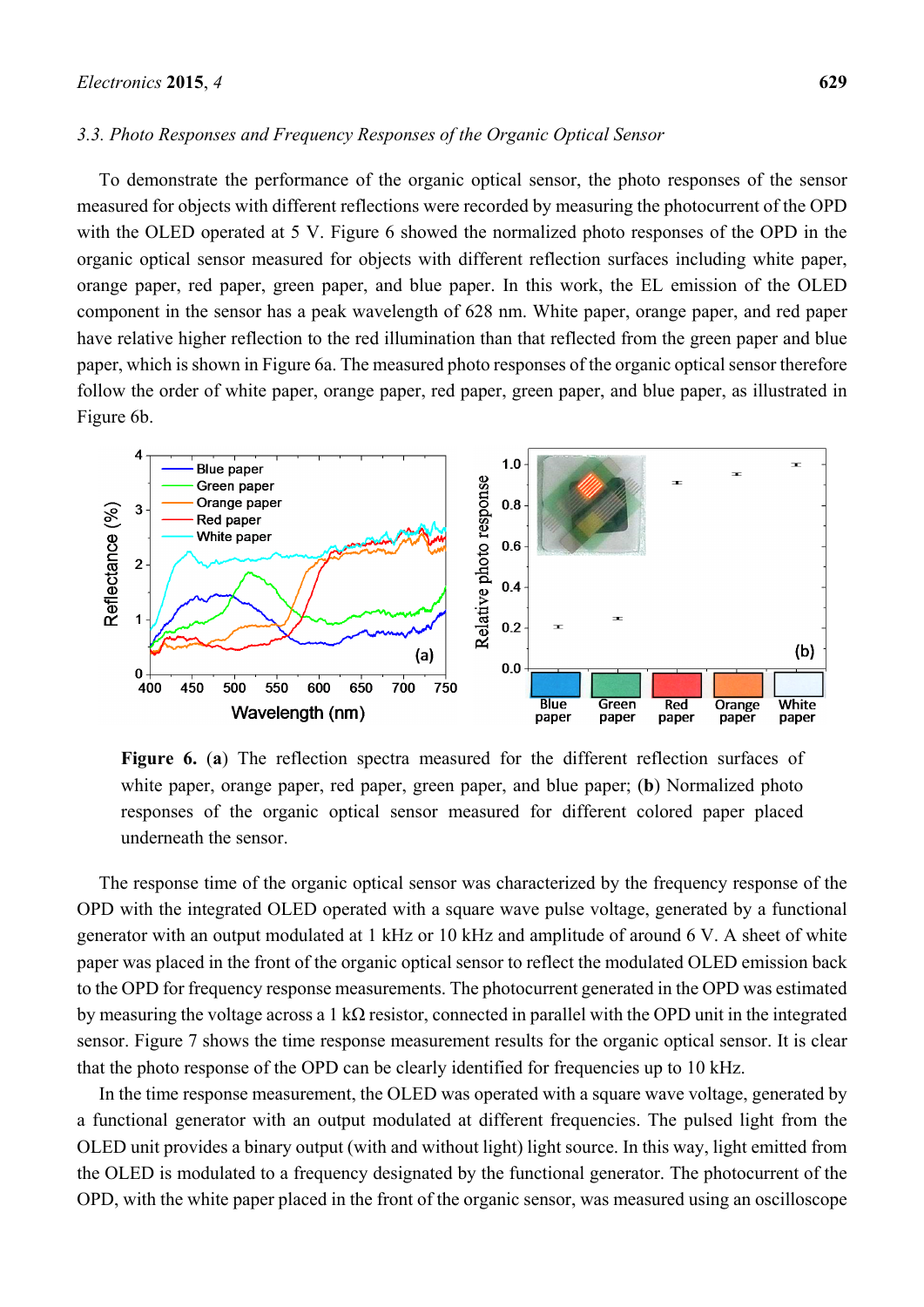to capture the photo response. By evaluating the current response of the OPD at different frequencies of the modulated OLED output, the speed of the signal response for the OPD can then be characterized. The decay and rise components in the time response profiles, shown in Figure 7, reflect the modulation speed of the OPD in the organic sensor, following an exponential characteristic, which is a function of the resistive-capacitive time constant of the measurement system. The results in Figure 7 demonstrate that the organic optical sensor, based on the monolithic integration of ZnPc:C60-based OPD and CBP:Ir(piq)2acac-based phosphorescent OLED, is capable of signal processing up to a 10 kHz regime.



**Figure 7.** Typical time response profile for the integrated ZnPc:C<sub>60</sub>-based OPD and CBP:Ir(piq)2acac-based phosphorescent OLED, operated by square wave pulse voltage (~6 V) with different frequencies of (**a**) 1 kHz and (**b**) 10 kHz.

The organic optical sensor based on the integrated organic light transmissible devices, such as OPDs and OLEDs, provides the functional superiority for a broad range of applications. The integrated device uses OLED as light source for illumination of the coupled OPD to create an optical signal. Such an integrated organic sensor can be a building block for application in optical and waveguide sensors. The design and fabrication flexibility provided by the organic semiconductors and processes also have significant cost benefits, making it possible for new application in finger print identification, image sensors, and other organic photonic logical circuits and monitoring sensors.

#### **4. Conclusions**

The monolithic integration of organic components forming an OPD/OLED functional system for sensor application has been demonstrated. The performance of the functional organic sensors was analyzed, relating to the optimization of light coupling between the OLED and OPD components, as well as the examination of the optical and frequency responses. It reveals that the organic sensors are capable of signal processing in the 10 kHz regime. The design and fabrication flexibility provided by the material and process could readily construct multilayered organic sensor arrays for application in wearable units, disposable point of diagnosing, low cost bioassay devices, lab-on-chip, and vital sign monitoring and compact information systems.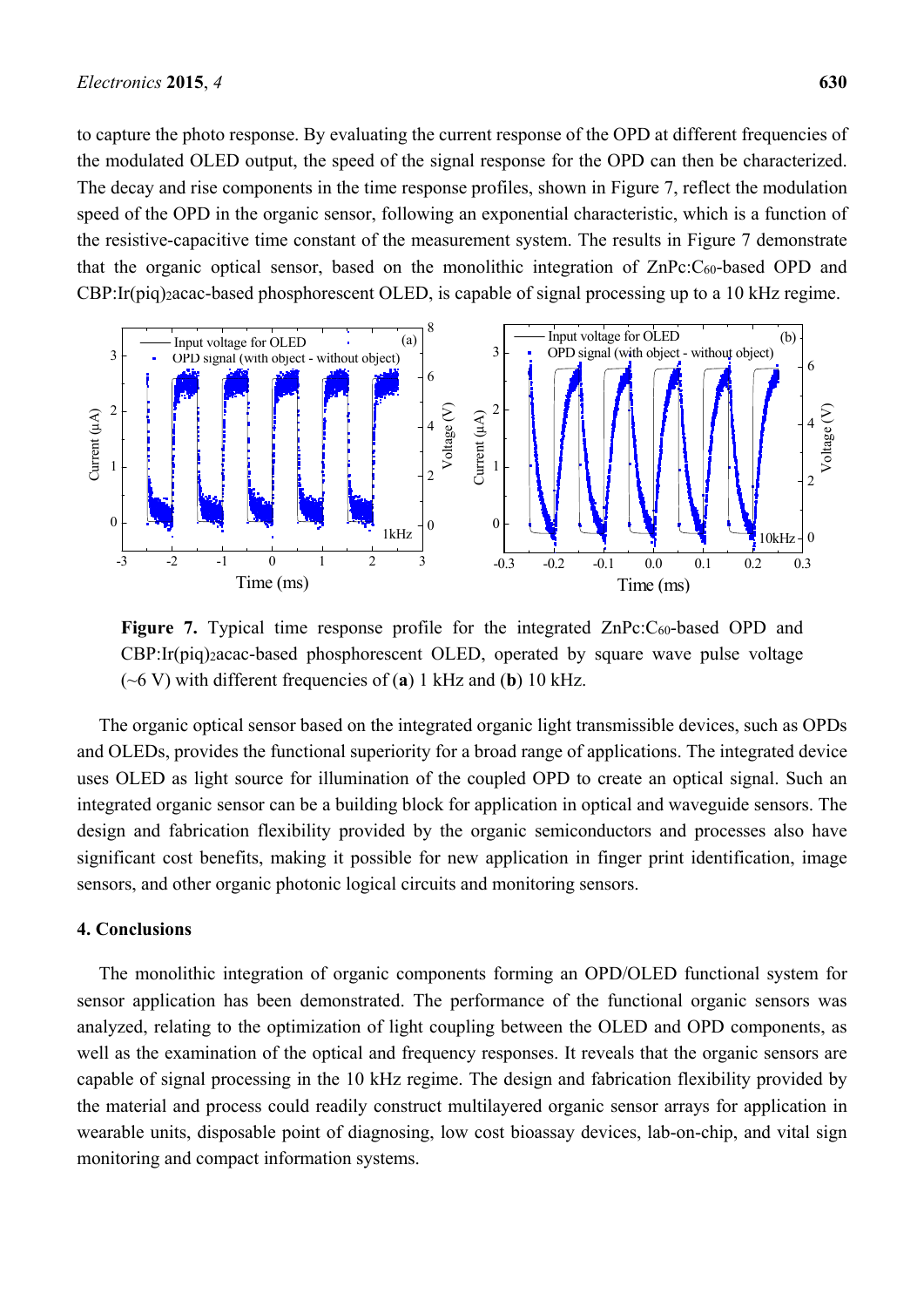## **Acknowledgments**

This work was supported by Research Grants Council of the Hong Kong Special Administrative Region, China, Project No. T23-713/11, GRF12303114, the National Natural Science Foundation of China (Grant No. 61275037), HKBU MPCF project KTO-MPCF-07-2015/16, Hong Kong Baptist University Faculty Research Grant FRG2/14-15/081 and Strategic Development Fund SDF13-0531-A02.

## **Author Contributions**

F.R.Z. directed the project. The experiments were carried by H.L.T. and W.H.C. The manuscript was written through contributions of all authors. All authors have given approval to the final version of the manuscript.

### **Conflicts of Interest**

The authors declare no conflict of interest.

### **References**

- 1. Tang, C.W.; VanSlyke, S.A. Organic electroluminescent diodes. *Appl. Phys. Lett.* **1987**, *51*, 913–915.
- 2. Choi, W.H.; Tam, H.L.; Zhu, F.R.; Ma, D.G.; Sasabe, H.; Kido, J. High performance semitransparent phosphorescent white organic light emitting diodes with bi-directional and symmetrical illumination. *Appl. Phys. Lett.* **2013**, *102*, 153308.
- 3. Choi, W.H.; Tam, H.L.; Ma, D.G.; Zhu, F.R. Emission behavior of dual-side emissive transparent white organic light-emitting diodes. *Opt. Express* **2015**, *23*, A471–A479.
- 4. Tan, H.S.; Kulkarni, S.R.; Cahyadi, T.; Lee, P.S.; Mhaisalkar, S.G.; Kasim, J.; Shen, Z.X.; Zhu, F.R. Solution-processed trilayer inorganic dielectric for high performance flexible organic field effect transistors. *Appl. Phys. Lett.* **2008**, *93*, 183503.
- 5. Liu, H.X.; Wu, Z.H.; Hu, J.Q.; Song, Q.L.; Wu, B.; Tam, H.L.; Yang, Q.Y.; Choi, W.H.; Zhu, F.R. Efficient and ultraviolet durable inverted organic solar cells based on an aluminum-doped zinc oxide transparent cathode. *Appl. Phys. Lett.* **2013**, *103*, 043309.
- 6. Clark, J.; Lanzani, G. Organic photonics for communications. *Nat. Photonics* **2010**, *4*, 438–446.
- 7. Yao, Y.; Chen, H.Y.; Huang, H.; Yang, Y. Low voltage and fast speed all-polymeric optocouplers. *Appl. Phys. Lett.* **2007**, *90*, 053509.
- 8. Dong, G.; Zheng, H.; Jiang, C.; Duan, L.; Wang, L.; Qiu, Y. High-Performance Organic Optocouplers Based on a Photosensitive Interfacial C60/NPB Heterojunction. *Adv. Mater.* **2009**, *21*, 2501.
- 9. Stathopoulos, N.A.; Palilis, L.C.; Vasilopoulou, M.; Botsialas, A.; Falaras, P.; Argitis, P. All-organic optocouplers based on polymer light-emitting diodes and photodetectors. *Phys. Stat. Sol.* **2008**, *205*, 2522–2525.
- 10. Hofmann, O.; Miller, P.; Sullivan, P.; Jones, T.S.; de Mello, J.C.; Bradley, D.D.C.; de Mello, A.J. Thin-film organic photodiodes as integrated detectors for microscale chemiluminescence assays. *Sens. Actuators B* **2005**, *106*, 878–884.